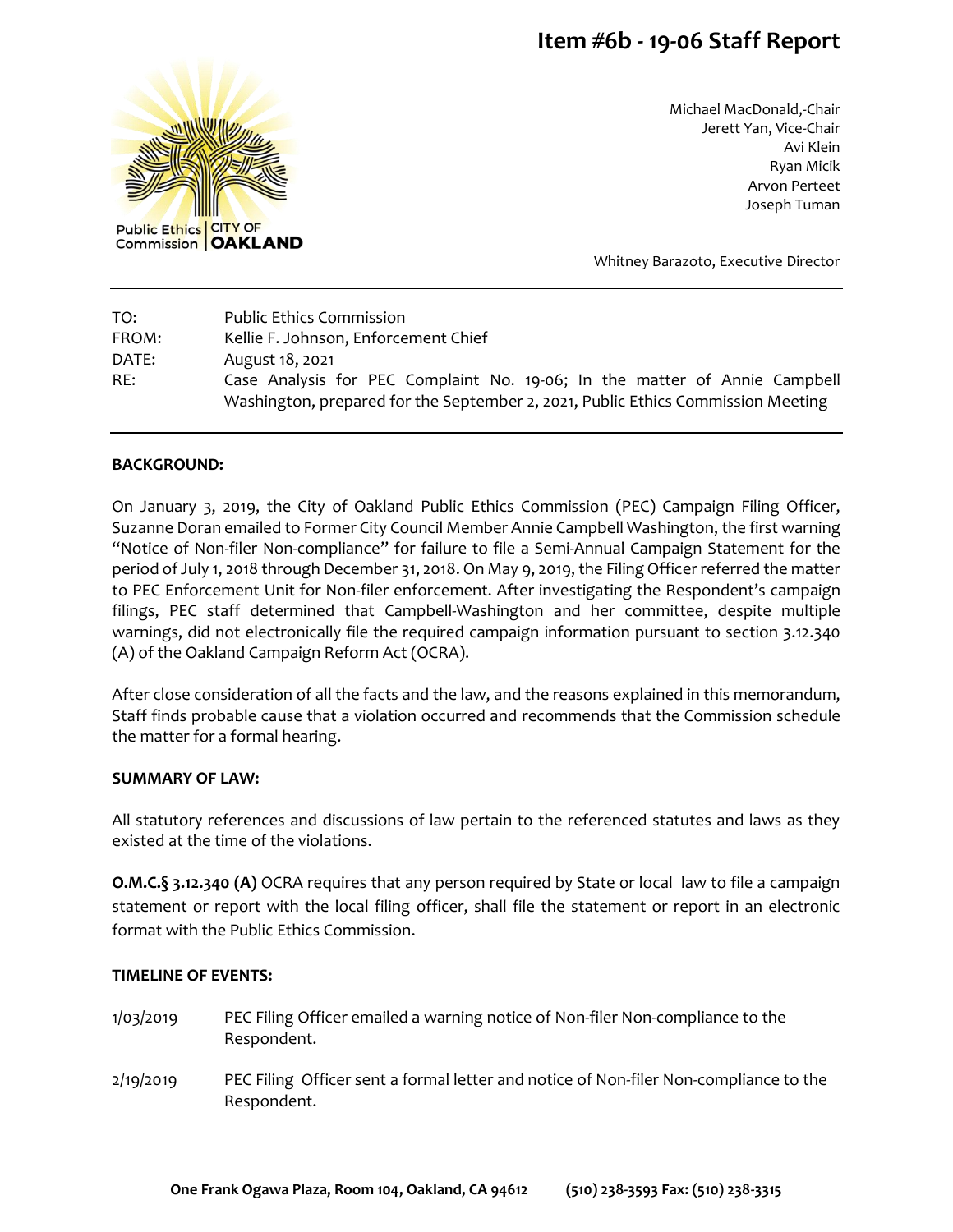## **Item #6b - 19-06 Staff Report**

| 3/05/2019  | PEC Filing Officer contacted the Respondent and spoke to her by telephone<br>regarding the Non-filer Non-compliance.                                                              |
|------------|-----------------------------------------------------------------------------------------------------------------------------------------------------------------------------------|
| 3/27/2019  | PEC Filing Officer sent a formal letter and notice of Non-filer Non-compliance to the<br>Respondent.                                                                              |
| 4/01/2019  | PEC Filing Officer emailed a notice of Non-filer Non-compliance to the Respondent.                                                                                                |
| 5/09/2019  | PEC Enforcement notified Respondent via formal letter that a Non-filer Non-<br>compliance report was submitted for formal Enforcement Procedures.                                 |
| 6/06/2019  | PEC Enforcement via formal letter offered to the Respondent an early resolution<br>settlement offer.                                                                              |
| 10/30/2020 | PEC Enforcement notified Respondent via formal letter in the absence of a response<br>the matter will be referred to the Commission pursuant to formal Enforcement<br>Procedures. |

### **FACTUAL SUMMARY AND ANALYSIS:**

In 2018, the Respondent was a candidate for Oakland City Council District 4 and established a committee for "Annie Campbell Washington for Oakland City Council 2018." The Respondent had been an elected member of the Oakland City Council and had previously filed required campaign forms with the City, since 2015. In 2018, the Respondent abruptly ended her campaign for City Council. After ending her campaign, she failed to file a Semi-Annual Campaign Statement for the period of July 1, 2018 through December 31, 2018. The PEC Filing Officer made numerous attempts to gain the Respondent's compliance, including warning the Respondent that she was subject to daily late filer fees for failing to timely file her Semi-Annual Campaign Statement. Despite PEC best efforts to gain the Respondent's compliance, she did not submit the required campaign filing.

In May 2019, the Filing Officer referred the matter pursuant to PEC Enforcement Procedures. Enforcement notified the Respondent by formal letter that a Non-filer Non-compliance complaint was submitted for formal investigation. Shortly thereafter, on June 6, 2019, PEC staff proposed that the Respondent agree to an early resolution of her matter with a small fine. The Respondent did not respond to Enforcement.

### **Contact Efforts**

Pursuant to California State and Local candidacy filing requirements, it is the responsibility/obligation of a candidate for State or Local Office to provide correct contact information including a current mailing address and any available electronic mail address at which the candidate could be reached or receive correspondence relating to the candidate's campaign.

Despite the candidate's requirement to provide current contact information, the PEC Staff used its best efforts to locate any and all alternative addresses and email addresses for the Respondent. The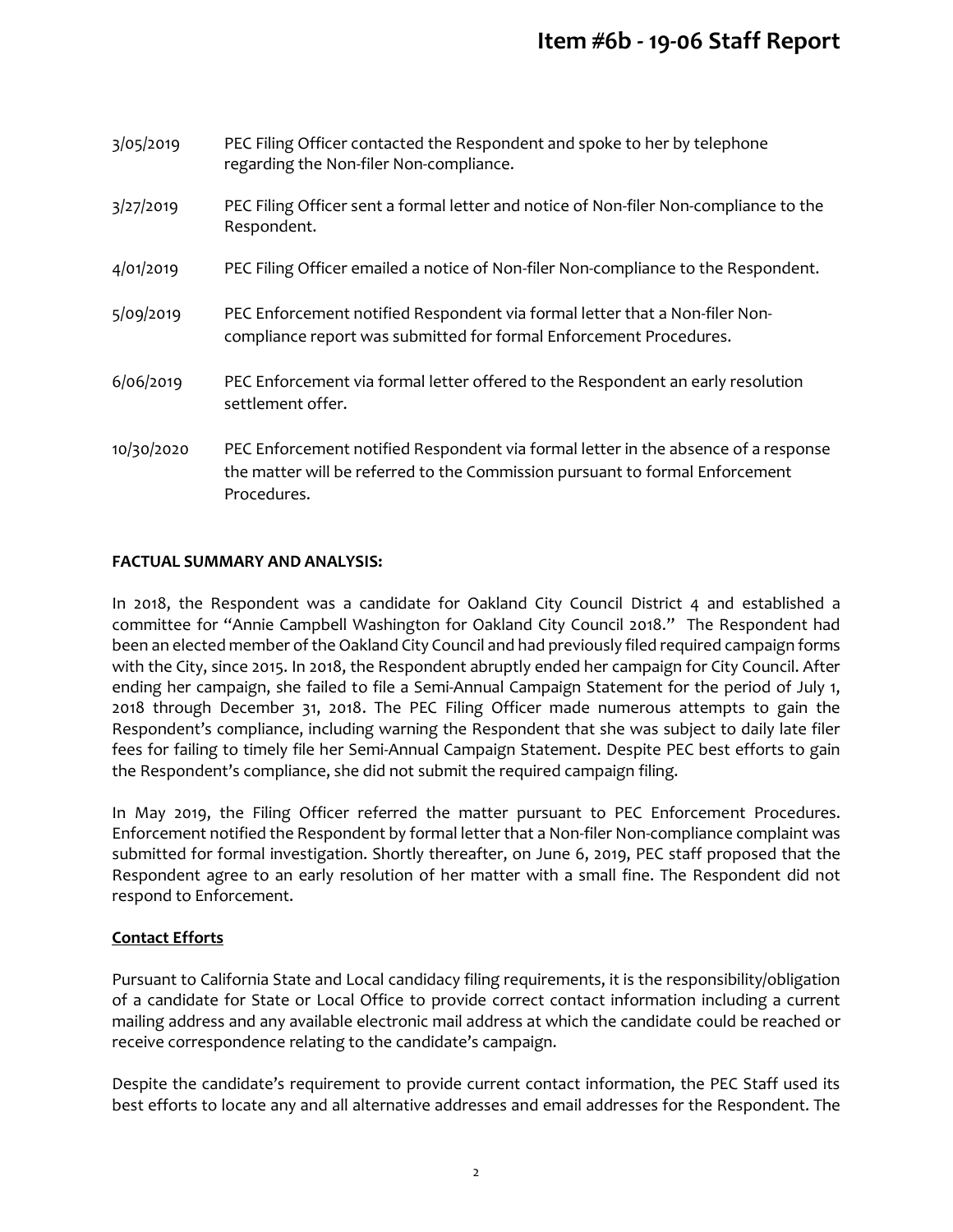## **Item #6b - 19-06 Staff Report**

PEC investigator conducted a locate search for the Respondent's address and confirmed that the address the PEC used to mail the Non-filer notice was the same as that associated with the Respondent. Staff also forwarded an additional copy of the Non-filer Non-compliance notice, certified mail. The PEC sent several email notices to the Respondent but received no response. Staff confirmed that during the same period that Staff attempted to a response from Campbell-Washington, the Respondent used the same email address to contact the PEC Executive Director, regarding an unrelated matter, that Staff used to forward copies of the Non-filer Non-compliance notice.

### **VIOLATION(S)**:

Annie Campbell Washington violated the following Oakland Municipal Code sections:

### **Count 1: Failure to File Campaign Statement/Report Non-Filer and Non-Reporter**

On or about February 1, 2019, Respondent, Annie Campbell Washington, violated O.M.C. 3.12.340 (A) of the Oakland Campaign Reform Act when she failed to file a Semi-Annual Campaign Statement for the period of July 1, 2018 through December 31, 2018.

### **PENALTIES**:

Oakland Campaign Reform Act authorizes the Commission to impose maximum administrative penalties of up to \$5,000, or three times the amount not properly reported (whichever is greater), per violation of the Oakland Campaign Reform Act. The Base Level penalty for this violation is \$1,000 plus 1% of all financial activity not timely reported.

The PEC will consider all relevant mitigating and aggravating circumstances surrounding a violation when deciding on a penalty, including, but not limited to, the following factors:

- 1. The seriousness of the violation, including, but not limited to, the extent of the public impact or harm;
- 2. The presence or absence of any intention to conceal, deceive, or mislead;
- 3. Whether the violation was deliberate, negligent, or inadvertent;
- 4. Whether the violation was isolated or part of a pattern;
- 5. Whether the respondent has a prior record of violations and/or demonstrated knowledge of the rule or requirement at issue;
- 6. The extent to which the respondent voluntarily and quickly took the steps necessary to cure the violation (either independently or after contact from the PEC);
- 7. The degree to which the respondent cooperated with the PEC's enforcement activity in a timely manner;
- 8. The relative experience of the respondent.

The PEC has broad discretion in evaluating a violation and determining the appropriate penalty based on the totality of circumstances. This list of factors to consider is not an exhaustive list, but rather a sampling of factors that could be considered. There is no requirement or intention that each factor or any specific number of factors - be present in an enforcement action when determining a penalty.